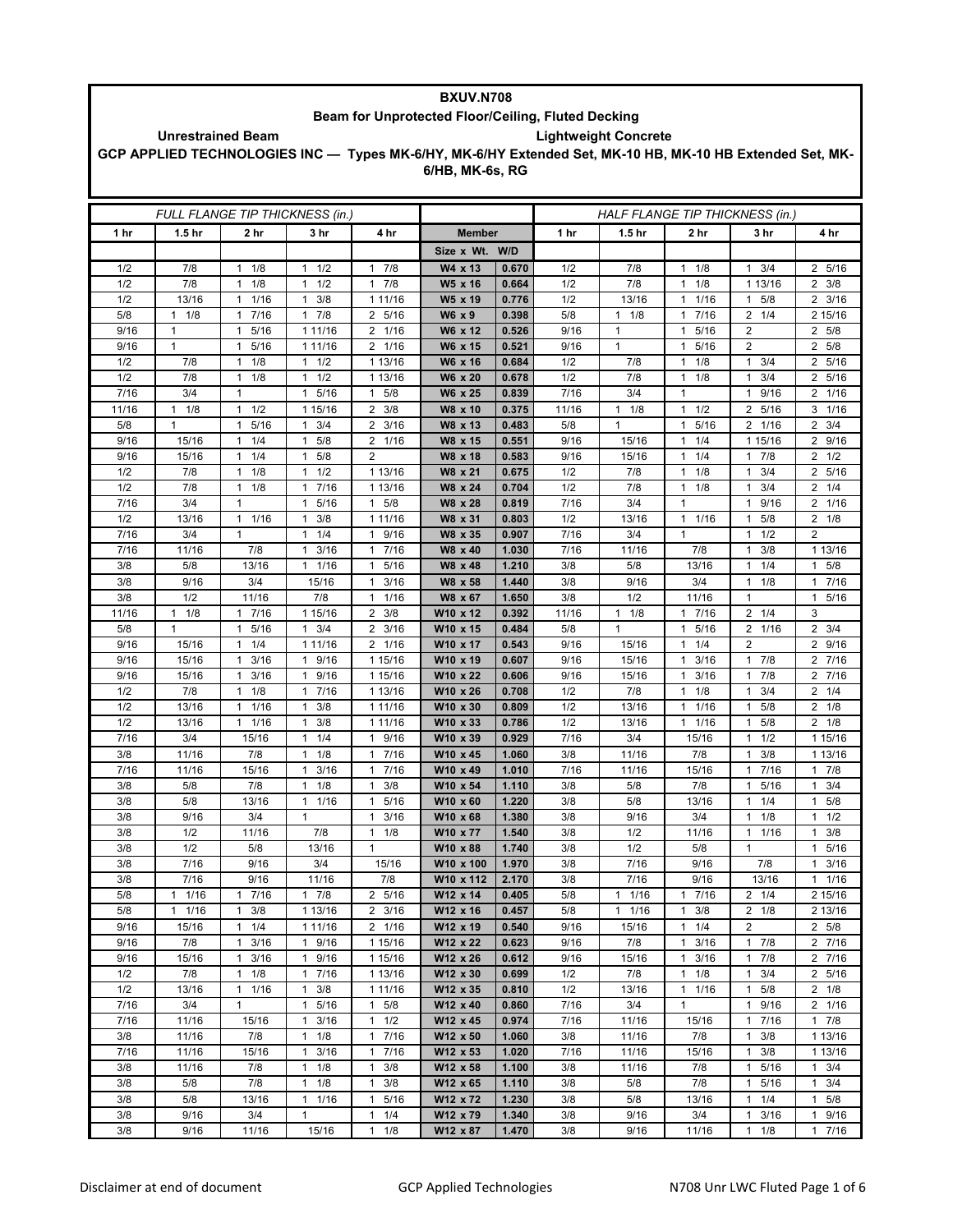| FULL FLANGE TIP THICKNESS (in.) |                   |                      |                                |                                             | HALF FLANGE TIP THICKNESS (in.) |                |             |                   |                                      |                             |                                    |
|---------------------------------|-------------------|----------------------|--------------------------------|---------------------------------------------|---------------------------------|----------------|-------------|-------------------|--------------------------------------|-----------------------------|------------------------------------|
| 1 hr                            | 1.5 <sub>hr</sub> | 2 <sub>hr</sub>      | 3 <sub>hr</sub>                | 4 hr                                        | <b>Member</b>                   |                | 1 hr        | 1.5 <sub>hr</sub> | 2 <sub>hr</sub>                      | 3 hr                        | 4 hr                               |
|                                 |                   |                      |                                |                                             | Size x Wt. W/D                  |                |             |                   |                                      |                             |                                    |
| 3/8                             | 1/2               | 11/16                | 7/8                            | 1/16<br>1                                   | W12 x 96                        | 1.610          | 3/8         | 1/2               | 11/16                                | $1 \t1/16$                  | $1 \t3/8$                          |
| 3/8                             | 1/2               | 5/8                  | 13/16                          | $\mathbf{1}$                                | W12 x 106                       | 1.770          | 3/8         | 1/2               | 5/8                                  | 15/16                       | $1 \t1/4$                          |
| 3/8                             | 7/16              | 9/16                 | 3/4                            | 15/16                                       | W12 x 120                       | 1.990          | 3/8         | 7/16              | 9/16                                 | 7/8                         | $1 \t3/16$                         |
| 3/8                             | 7/16              | 9/16                 | 11/16                          | 7/8                                         | W12 x 136                       | 2.230          | 3/8         | 7/16              | 9/16                                 | 13/16                       | $1 \t1/16$                         |
| 3/8                             | 3/8               | 1/2                  | 5/8                            | 13/16                                       | W12 x 152                       | 2.450          | 3/8         | 3/8               | 1/2                                  | 3/4                         | $\mathbf{1}$                       |
| 3/8                             | 3/8               | 7/16                 | 9/16                           | 3/4                                         | W12 x 170                       | 2.720          | 3/8         | 3/8               | 7/16                                 | 11/16                       | 15/16                              |
| 3/8                             | 3/8               | 7/16                 | 9/16                           | 11/16                                       | W12 x 190                       | 3.000          | 3/8         | 3/8               | 7/16                                 | 5/8                         | 7/8                                |
| 3/8<br>3/8                      | 3/8<br>3/8        | 3/8<br>3/8           | 1/2<br>1/2                     | 5/8<br>9/16                                 | W12 x 210<br>W12 x 230          | 3.270<br>3.550 | 3/8<br>3/8  | 3/8<br>3/8        | 3/8<br>3/8                           | 5/8<br>9/16                 | 13/16<br>3/4                       |
| 3/8                             | 3/8               | 3/8                  | 7/16                           | 9/16                                        | W12 x 252                       | 3.840          | 3/8         | 3/8               | 3/8                                  | 1/2                         | 11/16                              |
| 3/8                             | 3/8               | 3/8                  | 7/16                           | 1/2                                         | W12 x 279                       | 4.190          | 3/8         | 3/8               | 3/8                                  | 1/2                         | 5/8                                |
| 3/8                             | 3/8               | 3/8                  | 3/8                            | 1/2                                         | W12 x 305                       | 4.490          | 3/8         | 3/8               | 3/8                                  | 7/16                        | 5/8                                |
| 3/8                             | 3/8               | 3/8                  | 3/8                            | 7/16                                        | W12 x 336                       | 4.850          | 3/8         | 3/8               | 3/8                                  | 7/16                        | 9/16                               |
| 9/16                            | $\mathbf{1}$      | 5/16<br>$\mathbf{1}$ | 1 11/16                        | 2 1/16                                      | W14 x 22                        | 0.534          | 9/16        | $\mathbf{1}$      | 5/16<br>$\mathbf{1}$                 | 2                           | 2 5/8                              |
| 9/16                            | 7/8               | 3/16<br>1            | 1 9/16                         | 1 15/16                                     | W14 x 26                        | 0.628          | 9/16        | 7/8               | 3/16<br>$\mathbf{1}$                 | 1 13/16                     | 2 7/16                             |
| 1/2                             | 7/8               | 3/16<br>1            | $1 \t1/2$                      | 7/8<br>$\mathbf{1}$                         | W14 x 30                        | 0.644          | 1/2         | 7/8               | 3/16<br>$\mathbf{1}$                 | 1 13/16                     | $2 \frac{3}{8}$                    |
| 1/2                             | 13/16             | 1/8<br>1             | 7/16<br>$\mathbf{1}$           | 3/4<br>$\mathbf{1}$                         | W14 x 34                        | 0.725          | 1/2         | 13/16             | 1/8<br>$\mathbf{1}$                  | 1 11/16                     | $2 \t1/4$                          |
| 1/2                             | 13/16             | $1 \t1/16$           | $1 \t3/8$                      | 1 1 1/16                                    | W14 x 38                        | 0.809          | 1/2         | 13/16             | $1 \t1/16$                           | $1 \t5/8$                   | $2 \t1/8$                          |
| 7/16                            | 3/4               | 1                    | 5/16<br>$\mathbf{1}$           | 5/8<br>1                                    | W14 x 43                        | 0.874          | 7/16        | 3/4               | $\mathbf{1}$                         | 1 9/16                      | 2                                  |
| 7/16                            | 11/16             | 15/16                | 3/16<br>1                      | 1/2<br>$\mathbf{1}$                         | W14 x 48                        | 0.970          | 7/16        | 11/16             | 15/16                                | 7/16<br>1                   | 17/8                               |
| 3/8                             | 11/16             | 7/8                  | $1 \t1/8$                      | 7/16<br>$\mathbf{1}$                        | W14 x 53                        | 1.060          | 3/8         | 11/16             | 7/8                                  | 3/8<br>1                    | 1 13/16                            |
| 3/8                             | 11/16             | 7/8                  | $1 \t1/8$                      | 3/8<br>1                                    | W14 x 61                        | 1.100          | 3/8         | 11/16             | 7/8                                  | 1 5/16                      | $1 \t3/4$                          |
| 3/8                             | 5/8               | 13/16                | 1/16<br>1                      | 5/16<br>1                                   | W14 x 68                        | 1.220          | 3/8         | 5/8               | 13/16                                | 1/4                         | 5/8<br>1                           |
| 3/8                             | 9/16              | 3/4                  | $\mathbf{1}$                   | 1/4<br>$\mathbf{1}$                         | W14 x 74                        | 1.320          | 3/8         | 9/16              | 3/4                                  | 3/16<br>1                   | 1 9/16                             |
| 3/8                             | 9/16              | 3/4                  | 15/16                          | 1/8<br>1                                    | W14 x 82                        | 1.450          | 3/8         | 9/16              | 3/4                                  | $1 \t1/8$                   | 17/16                              |
| 3/8<br>3/8                      | 9/16<br>9/16      | 3/4<br>3/4           | 1<br>15/16                     | 1/4<br>$\mathbf{1}$<br>3/16<br>$\mathbf{1}$ | W14 x 90<br>W14 x 99            | 1.310<br>1.430 | 3/8<br>3/8  | 9/16<br>9/16      | 3/4<br>3/4                           | 3/16<br>1/8<br>1            | 1 9/16<br>$1 \t1/2$                |
| 3/8                             | 1/2               | 11/16                | 7/8                            | 1/8<br>$\mathbf{1}$                         | W14 x 109                       | 1.570          | 3/8         | 1/2               | 11/16                                | 11/16                       | $1 \t3/8$                          |
| 3/8                             | 1/2               | 5/8                  | 13/16                          | $\mathbf{1}$                                | W14 x 120                       | 1.710          | 3/8         | 1/2               | 5/8                                  | 1                           | 5/16<br>$\mathbf{1}$               |
| 3/8                             | 7/16              | 5/8                  | 3/4                            | 15/16                                       | W14 x 132                       | 1.890          | 3/8         | 7/16              | 5/8                                  | 15/16                       | $1 \t3/16$                         |
| 3/8                             | 7/16              | 9/16                 | 3/4                            | 15/16                                       | W14 x 145                       | 1.990          | 3/8         | 7/16              | 9/16                                 | 7/8                         | $1 \t3/16$                         |
| 3/8                             | 7/16              | 9/16                 | 11/16                          | 7/8                                         | W14 x 159                       | 2.160          | 3/8         | 7/16              | 9/16                                 | 13/16                       | $1 \t1/16$                         |
| 3/8                             | 3/8               | 1/2                  | 5/8                            | 13/16                                       | W14 x 176                       | 2.380          | 3/8         | 3/8               | 1/2                                  | 3/4                         | $\mathbf{1}$                       |
| 3/8                             | 3/8               | 1/2                  | 5/8                            | 3/4                                         | W14 x 193                       | 2.600          | 3/8         | 3/8               | 1/2                                  | 3/4                         | 15/16                              |
| 3/8                             | 3/8               | 7/16                 | 9/16                           | 11/16                                       | W14 x 211                       | 2.810          | 3/8         | 3/8               | 7/16                                 | 11/16                       | 7/8                                |
| 3/8                             | 3/8               | 7/16                 | 9/16                           | 11/16                                       | W14 x 233                       | 3.080          | 3/8         | 3/8               | 7/16                                 | 5/8                         | 13/16                              |
| 3/8                             | 3/8               | 3/8                  | 1/2                            | 5/8                                         | W14 x 257                       | 3.360          | 3/8         | 3/8               | 3/8                                  | 9/16                        | 3/4                                |
| 3/8                             | 3/8               | 3/8                  | 7/16                           | 9/16                                        | W14 x 283                       | 3.660          | 3/8         | 3/8               | 3/8                                  | 9/16                        | 11/16                              |
| 3/8                             | 3/8               | 3/8                  | 7/16                           | 9/16                                        | W14 x 311                       | 3.980          | 3/8         | 3/8               | 3/8                                  | 1/2                         | 11/16                              |
| 3/8                             | 3/8               | 3/8                  | 7/16                           | 1/2                                         | W14 x 342                       | 4.320          | 3/8         | 3/8               | 3/8                                  | 1/2                         | 5/8                                |
| 3/8                             | 3/8               | 3/8                  | 3/8                            | 1/2                                         | W14 x 370                       | 4.630          | 3/8         | 3/8               | 3/8                                  | 7/16                        | 9/16                               |
| 3/8                             | 3/8               | 3/8                  | 3/8                            | 7/16                                        | W14 x 398<br>W14 x 426          | 4.930          | 3/8         | 3/8               | 3/8                                  | 7/16                        | 9/16                               |
| 3/8<br>3/8                      | 3/8<br>3/8        | 3/8<br>3/8           | 3/8<br>3/8                     | 7/16<br>7/16                                | W14 x 455                       | 5.210<br>5.530 | 3/8<br>3/8  | 3/8<br>3/8        | 3/8<br>3/8                           | 7/16<br>3/8                 | 9/16<br>1/2                        |
| 3/8                             | 3/8               | 3/8                  | 3/8                            | 3/8                                         | W14 x 500                       | 5.950          | 3/8         | 3/8               | 3/8                                  | 3/8                         | 1/2                                |
| 3/8                             | 3/8               | 3/8                  | 3/8                            | 3/8                                         | W14 x 550                       | 6.430          | 3/8         | 3/8               | 3/8                                  | 3/8                         | 7/16                               |
| 3/8                             | 3/8               | 3/8                  | 3/8                            | 3/8                                         | W14 x 605                       | 6.960          | 3/8         | 3/8               | 3/8                                  | 3/8                         | 7/16                               |
| 3/8                             | 3/8               | 3/8                  | 3/8                            | 3/8                                         | W14 x 665                       | 7.490          | 3/8         | 3/8               | 3/8                                  | 3/8                         | 3/8                                |
| 3/8                             | 3/8               | 3/8                  | 3/8                            | 3/8                                         | W14 x 730                       | 8.080          | 3/8         | 3/8               | 3/8                                  | 3/8                         | 3/8                                |
| 9/16                            | 15/16             | $1 \t1/4$            | 5/8<br>$\mathbf{1}$            | $\overline{2}$                              | W16 x 26                        | 0.558          | 9/16        | 15/16             | $1 \t1/4$                            | 1 15/16                     | 2 9/16                             |
| 1/2                             | 7/8               | 3/16<br>1            | 1/2<br>1                       | $1 \t7/8$                                   | W16 x 31                        | 0.661          | 1/2         | 7/8               | 3/16<br>$\mathbf{1}$                 | 1 13/16                     | $2 \frac{3}{8}$                    |
| 1/2                             | 7/8               | 1/8<br>1             | 17/16                          | 1 13/16                                     | W16 x 36                        | 0.702          | 1/2         | 7/8               | $\mathbf{1}$<br>1/8                  | $1 \t3/4$                   | $2 \t1/4$                          |
| 1/2                             | 13/16             | 11/16                | $1 \t3/8$                      | 1 11/16                                     | W16 x 40                        | 0.780          | 1/2         | 13/16             | 1/16<br>$\mathbf{1}$                 | $1 \t5/8$                   | $2 \t1/8$                          |
| 7/16                            | 3/4               | 1                    | 5/16<br>$\mathbf{1}$           | 5/8<br>$\mathbf{1}$                         | W16 x 45                        | 0.870          | 7/16        | 3/4               | $\mathbf{1}$                         | 9/16<br>1                   | $\overline{2}$                     |
| 7/16                            | 11/16             | 15/16                | 1/4<br>$\mathbf{1}$            | $\mathbf{1}$<br>1/2                         | W16 x 50                        | 0.962          | 7/16        | 11/16             | 15/16                                | 7/16<br>1                   | 17/8                               |
| 3/8                             | 11/16             | 7/8                  | $\mathbf{1}$<br>1/8            | 3/8<br>$\mathbf{1}$                         | W16 x 57                        | 1.090          | 3/8         | 11/16             | 7/8                                  | 5/16<br>1                   | $1 \t3/4$                          |
| 3/8                             | 11/16             | 7/8                  | $1 \t1/8$                      | 3/8<br>$\mathbf{1}$                         | W16 x 67                        | 1.090          | 3/8         | 11/16             | 7/8                                  | 5/16<br>$\mathbf{1}$        | $1 \t3/4$                          |
| 3/8                             | 5/8               | 13/16                | 1 1/16                         | 1/4<br>1                                    | W16 x 77                        | 1.250          | 3/8         | 5/8               | 13/16                                | 1/4<br>1                    | 1 5/8                              |
| 3/8                             | 9/16              | 3/4                  | 15/16                          | 3/16<br>$\mathbf{1}$                        | W16 x 89                        | 1.430          | 3/8         | 9/16              | 3/4                                  | 1/8<br>$\mathbf{1}$         | $1 \t1/2$                          |
| 3/8                             | 1/2               | 11/16                | 7/8                            | 1/16<br>$\mathbf{1}$                        | W16 x 100                       | 1.590          | 3/8         | 1/2               | 11/16                                | 1/16<br>$\mathbf{1}$        | $1 \t3/8$                          |
| 1/2                             | 7/8               | $1 \t1/8$<br>1       | 1/2<br>$\mathbf{1}$<br>1       | 7/8<br>$\mathbf{1}$                         | W18 x 35                        | 0.672          | 1/2         | 7/8               | 1/8<br>$\mathbf{1}$                  | 3/4<br>1                    | 2 5/16                             |
| 1/2<br>7/16                     | 13/16<br>3/4      | 1/16<br>1            | 3/8<br>$\mathbf{1}$            | 1 11/16<br>9/16<br>1                        | W18 x 40<br>W18 x 46            | 0.768<br>0.876 | 1/2<br>7/16 | 13/16<br>3/4      | $\mathbf{1}$<br>1/16<br>$\mathbf{1}$ | 5/8<br>1                    | $2 \frac{3}{16}$<br>$\overline{2}$ |
| 7/16                            | 3/4               | $\mathbf{1}$         | 5/16<br>$5/16$<br>$\mathbf{1}$ | 9/16<br>$\mathbf{1}$                        | W18 x 50                        | 0.880          | 7/16        | 3/4               | $\mathbf{1}$                         | 9/16<br>1/2<br>$\mathbf{1}$ | $\overline{2}$                     |
|                                 |                   |                      |                                |                                             |                                 |                |             |                   |                                      |                             |                                    |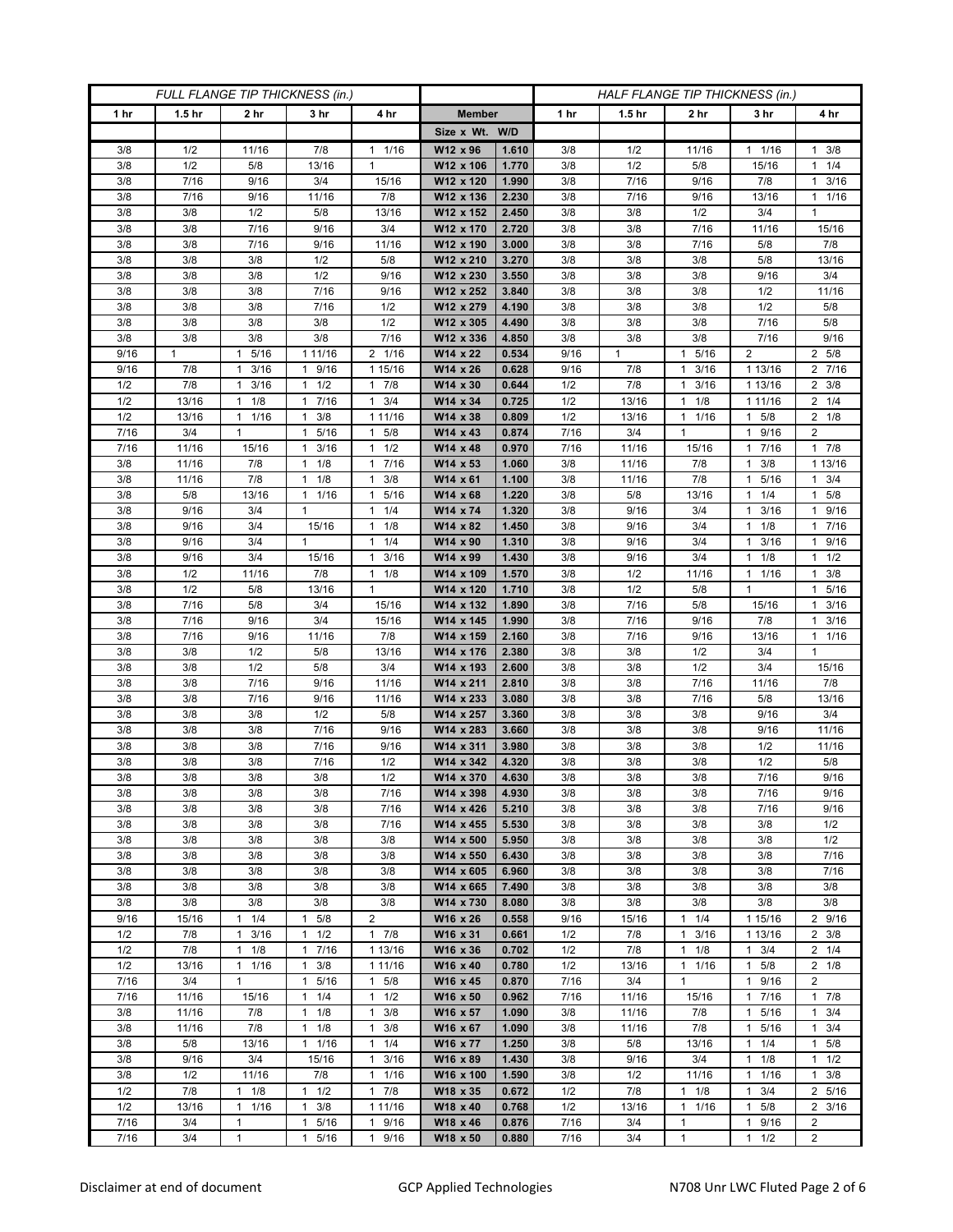| FULL FLANGE TIP THICKNESS (in.) |                   |                      |                            |                                   | HALF FLANGE TIP THICKNESS (in.) |                |              |                   |                 |                                             |                        |
|---------------------------------|-------------------|----------------------|----------------------------|-----------------------------------|---------------------------------|----------------|--------------|-------------------|-----------------|---------------------------------------------|------------------------|
| 1 hr                            | 1.5 <sub>hr</sub> | 2 hr                 | 3 <sub>hr</sub>            | 4 hr                              | <b>Member</b>                   |                | 1 hr         | 1.5 <sub>hr</sub> | 2 <sub>hr</sub> | 3 hr                                        | 4 hr                   |
|                                 |                   |                      |                            |                                   | Size x Wt. W/D                  |                |              |                   |                 |                                             |                        |
| 7/16                            | 11/16             | 15/16                | 1/4<br>1                   | 1/2<br>$\mathbf{1}$               | W18 x 55                        | 0.963          | 7/16         | 11/16             | 15/16           | 7/16<br>1                                   | 17/8                   |
| 7/16                            | 11/16             | 7/8                  | 3/16<br>$\mathbf{1}$       | 7/16<br>$\mathbf{1}$              | W18 x 60                        | 1.040          | 7/16         | 11/16             | 7/8             | 3/8<br>1                                    | 1 13/16                |
| 3/8                             | 5/8               | 7/8                  | $1 \t1/8$                  | 3/8<br>1                          | W18 x 65                        | 1.130          | 3/8          | 5/8               | 7/8             | 5/16<br>1                                   | $1 \t3/4$              |
| 3/8                             | 5/8               | 13/16                | 1/16<br>1                  | 5/16<br>$\mathbf{1}$              | W18 x 71                        | 1.220          | 3/8          | 5/8               | 13/16           | 1/4<br>1                                    | 1 5/8                  |
| 3/8                             | 5/8               | 7/8                  | 1/8<br>1                   | 3/8<br>$\mathbf{1}$               | W18 x 76                        | 1.130          | 3/8          | 5/8               | 7/8             | 5/16<br>1                                   | $1 \t3/4$              |
| 3/8                             | 5/8               | 13/16                | $\mathbf{1}$               | 1/4<br>$\mathbf{1}$               | W18 x 86                        | 1.270          | 3/8          | 5/8               | 13/16           | 3/16                                        | 5/8<br>$\mathbf{1}$    |
| 3/8                             | 9/16              | 3/4                  | 15/16                      | 3/16<br>1                         | W18 x 97                        | 1.420          | 3/8          | 9/16              | 3/4             | 1/8<br>1                                    | $1 \t1/2$              |
| 3/8                             | 1/2               | 11/16                | 7/8                        | 1/8<br>$\mathbf{1}$               | W18 x 106                       | 1.550          | 3/8          | 1/2               | 11/16           | 1/16<br>1                                   | 3/8<br>1               |
| 3/8                             | 1/2               | 5/8                  | 13/16                      | 1                                 | W18 x 119                       | 1.720          | 3/8          | 1/2               | 5/8             | 1                                           | 1 5/16                 |
| 1/2                             | 13/16             | 1/16<br>$\mathbf{1}$ | 17/16                      | 3/4<br>$\mathbf{1}$               | W21 x 44                        | 0.746          | 1/2          | 13/16             | 11/16           | 1 1 1 / 16                                  | $2 \frac{3}{16}$       |
| 7/16                            | 3/4               | 1                    | 5/16<br>1<br>$\mathbf{1}$  | 5/8<br>$\mathbf{1}$<br>1          | W21 x 50                        | 0.838          | 7/16         | 3/4               | $\mathbf{1}$    | 9/16<br>1<br>$7/16$                         | 2 1/16<br>1 15/16      |
| 7/16<br>7/16                    | 11/16<br>11/16    | 15/16<br>15/16       | 1/4<br>1/4<br>1            | 1/2<br>1/2<br>1                   | W21 x 57<br>W21 x 62            | 0.952<br>0.952 | 7/16<br>7/16 | 11/16<br>11/16    | 15/16<br>15/16  | 7/16<br>1                                   | 1 15/16                |
| 7/16                            | 11/16             | 7/8                  | 3/16<br>$\mathbf{1}$       | 7/16<br>1                         | W21 x 68                        | 1.040          | 7/16         | 11/16             | 7/8             | 3/8<br>1                                    | 1 13/16                |
| 3/8                             | 5/8               | 7/8                  | 1/8<br>1                   | 3/8<br>1                          | W21 x 73                        | 1.110          | 3/8          | 5/8               | 7/8             | 5/16                                        | $1 \t3/4$              |
| 3/8                             | 5/8               | 13/16                | 1/16<br>$\mathbf{1}$       | 1/4<br>$\mathbf{1}$               | W21 x 83                        | 1.260          | 3/8          | 5/8               | 13/16           | 1/4<br>1                                    | $1 \t5/8$              |
| 3/8                             | 9/16              | 3/4                  | 15/16                      | 3/16<br>$\mathbf{1}$              | W21 x 93                        | 1.400          | 3/8          | 9/16              | 3/4             | 1/8<br>1                                    | $1 \t1/2$              |
| 3/8                             | 9/16              | 3/4                  | $\mathbf{1}$               | 1/4<br>1                          | W21 x 101                       | 1.300          | 3/8          | 9/16              | 3/4             | 3/16<br>$\mathbf{1}$                        | 1 9/16                 |
| 3/8                             | 9/16              | 3/4                  | 15/16                      | 3/16<br>1                         | W21 x 111                       | 1.430          | 3/8          | 9/16              | 3/4             | 1/8<br>1.                                   | $1 \t1/2$              |
| 3/8                             | 1/2               | 11/16                | 7/8                        | 1/8<br>$\mathbf{1}$               | W21 x 122                       | 1.570          | 3/8          | 1/2               | 11/16           | 1/16<br>1                                   | 3/8<br>$\mathbf{1}$    |
| 3/8                             | 1/2               | 5/8                  | 7/8                        | 1/16<br>$\mathbf{1}$              | W21 x 132                       | 1.680          | 3/8          | 1/2               | 5/8             | 1                                           | $1 \t5/16$             |
| 3/8                             | 7/16              | 5/8                  | 13/16                      | 15/16                             | W21 x 147                       | 1.870          | 3/8          | 7/16              | 5/8             | 15/16                                       | $1 \t3/16$             |
| 7/16                            | 3/4               | $\mathbf{1}$         | 5/16                       | 5/8<br>1                          | W24 x 55                        | 0.828          | 7/16         | 3/4               | $\mathbf{1}$    | 9/16                                        | 2 1/16                 |
| 7/16                            | 3/4               | 15/16                | $1 \t1/4$                  | 9/16<br>$\mathbf{1}$              | W24 x 62                        | 0.934          | 7/16         | 3/4               | 15/16           | 1/2<br>1                                    | 1 15/16                |
| 7/16                            | 3/4               | 15/16                | $1 \t1/4$                  | 1/2<br>1                          | W24 x 68                        | 0.942          | 7/16         | 3/4               | 15/16           | $1 \t1/2$                                   | 1 15/16                |
| 7/16                            | 11/16             | 7/8                  | 3/16<br>1                  | 7/16<br>$\mathbf{1}$              | W24 x 76                        | 1.050          | 7/16         | 11/16             | 7/8             | 3/8                                         | 1 13/16                |
| 3/8                             | 5/8               | 13/16                | $1 \t1/8$                  | 3/8<br>$\mathbf{1}$               | W24 x 84                        | 1.150          | 3/8          | 5/8               | 13/16           | 5/16<br>1                                   | 1 11/16                |
| 3/8                             | 5/8<br>5/8        | 13/16                | $\mathbf{1}$               | 1/4<br>$\mathbf{1}$               | W24 x 94                        | 1.280          | 3/8          | 5/8<br>5/8        | 13/16           | 3/16<br>1.<br>1                             | 1 9/16                 |
| 3/8<br>3/8                      | 9/16              | 13/16<br>3/4         | 1 1/16<br>$\mathbf{1}$     | 5/16<br>1<br>3/16<br>$\mathbf{1}$ | W24 x 104<br>W24 x 117          | 1.240<br>1.380 | 3/8<br>3/8   | 9/16              | 13/16<br>3/4    | 1/4<br>1/8<br>1                             | $1 \t5/8$<br>$1 \t1/2$ |
| 3/8                             | 1/2               | 11/16                | 7/8                        | 1/8<br>$\mathbf{1}$               | W24 x 131                       | 1.540          | 3/8          | 1/2               | 11/16           | 1 1/16                                      | $1 \t3/8$              |
| 3/8                             | 1/2               | 5/8                  | 13/16                      | 1/16<br>1                         | W24 x 146                       | 1.700          | 3/8          | 1/2               | 5/8             | 1                                           | 1 5/16                 |
| 3/8                             | 7/16              | 5/8                  | 13/16                      | 15/16                             | W24 x 162                       | 1.880          | 3/8          | 7/16              | 5/8             | 15/16                                       | $1 \t3/16$             |
| 7/16                            | 11/16             | 7/8                  | 3/16<br>1                  | 7/16<br>$\mathbf{1}$              | W27 x 84                        | 1.030          | 7/16         | 11/16             | 7/8             | 3/8<br>1.                                   | 1 13/16                |
| 3/8                             | 5/8               | 13/16                | 1/8<br>$\mathbf{1}$        | 3/8<br>$\mathbf{1}$               | W27 x 94                        | 1.150          | 3/8          | 5/8               | 13/16           | 5/16<br>1                                   | 1 1 1 / 16             |
| 3/8                             | 5/8               | 13/16                | $1 \t1/16$                 | 5/16<br>$\mathbf{1}$              | W27 x 102                       | 1.240          | 3/8          | 5/8               | 13/16           | 1/4<br>1                                    | 1 5/8                  |
| 3/8                             | 9/16              | 3/4                  | 15/16                      | 3/16<br>$\mathbf{1}$              | W27 x 114                       | 1.390          | 3/8          | 9/16              | 3/4             | 1/8                                         | $1 \t1/2$              |
| 3/8                             | 1/2               | 11/16                | 7/8                        | 1/8<br>$\mathbf{1}$               | W27 x 129                       | 1.560          | 3/8          | 1/2               | 11/16           | 1/16<br>1                                   | 3/8<br>1.              |
| 3/8                             | 1/2               | 11/16                | 7/8                        | 1/8<br>$\mathbf{1}$               | W27 x 146                       | 1.550          | 3/8          | 1/2               | 11/16           | 1/16<br>1                                   | $1 \t3/8$              |
| 3/8                             | 1/2               | 5/8                  | 13/16                      | 1/16<br>1                         | W27 x 161                       | 1.700          | 3/8          | 1/2               | 5/8             | 1                                           | 5/16<br>$\mathbf{1}$   |
| 3/8                             | 7/16              | 5/8                  | 13/16                      | 15/16                             | W27 x 178                       | 1.870          | 3/8          | 7/16              | 5/8             | 15/16                                       | 3/16<br>$\mathbf{1}$   |
| 7/16                            | 11/16             | 15/16                | $1 \t3/16$                 | 17/16                             | W30 x 90                        | 1.020          | 7/16         | 11/16             | 15/16           | $1 \t3/8$                                   | 1 13/16                |
| 3/8                             | 5/8               | 7/8                  | $1 \t1/8$                  | 3/8<br>1                          | W30 x 99                        | 1.120          | 3/8          | 5/8               | 7/8             | 5/16<br>$\mathbf{1}$                        | $1 \t3/4$              |
| 3/8<br>3/8                      | 5/8<br>9/16       | 13/16<br>3/4         | $1 \t1/16$<br>$\mathbf{1}$ | 5/16<br>1<br>1/4<br>$\mathbf{1}$  | W30 x 108<br>W30 x 116          | 1.210<br>1.300 | 3/8<br>3/8   | 5/8<br>9/16       | 13/16<br>3/4    | $1 \t1/4$<br>3/16<br>1                      | $1 \t5/8$<br>1 9/16    |
| 3/8                             | 9/16              | 3/4                  | 15/16                      | 3/16<br>$\mathbf{1}$              | W30 x 124                       | 1.390          | 3/8          | 9/16              | 3/4             | 1/8<br>1                                    | $1 \t1/2$              |
| 3/8                             | 9/16              | 11/16                | 15/16                      | 1/8<br>1                          | W30 x 132                       | 1.470          | 3/8          | 9/16              | 11/16           | $1 \t1/8$                                   | 17/16                  |
| 3/8                             | 1/2               | 11/16                | 7/8                        | 1/16<br>$\mathbf{1}$              | W30 x 173                       | 1.660          | 3/8          | 1/2               | 11/16           | 1                                           | 1 5/16                 |
| 3/8                             | 7/16              | 5/8                  | 13/16                      | $\mathbf{1}$                      | W30 x 191                       | 1.850          | 3/8          | 7/16              | 5/8             | 15/16                                       | $1 \t1/4$              |
| 3/8                             | 7/16              | 9/16                 | 3/4                        | 15/16                             | W30 x 211                       | 2.010          | 3/8          | 7/16              | 9/16            | 7/8                                         | $1 \t1/8$              |
| 3/8                             | 5/8               | 13/16                | $\mathbf{1}$<br>1/16       | 5/16<br>1                         | W33 x 118                       | 1.210          | 3/8          | 5/8               | 13/16           | 1/4<br>$\mathbf{1}$                         | $1 \t5/8$              |
| 3/8                             | 9/16              | 3/4                  | $\mathbf{1}$               | $\mathbf{1}$<br>1/4               | W33 x 130                       | 1.320          | 3/8          | 9/16              | 3/4             | 3/16<br>$\mathbf{1}$                        | 1 9/16                 |
| 3/8                             | 9/16              | 3/4                  | 15/16                      | 3/16<br>$\mathbf{1}$              | W33 x 141                       | 1.430          | 3/8          | 9/16              | 3/4             | $1 \t1/8$                                   | $1 \t1/2$              |
| 3/8                             | 1/2               | 11/16                | 7/8                        | 1/8<br>$\mathbf{1}$               | W33 x 152                       | 1.530          | 3/8          | 1/2               | 11/16           | 1/16<br>1                                   | $1 \t3/8$              |
| 3/8                             | 1/2               | 5/8                  | 13/16                      | $\mathbf{1}$<br>1/16              | W33 x 169                       | 1.700          | 3/8          | 1/2               | 5/8             | $\mathbf{1}$                                | 1 5/16                 |
| 3/8                             | 1/2               | 5/8                  | 13/16                      | $\mathbf{1}$                      | W33 x 201                       | 1.790          | 3/8          | 1/2               | 5/8             | 15/16                                       | 11/4                   |
| 3/8                             | 7/16              | 9/16                 | 3/4                        | 15/16                             | W33 x 221                       | 1.970          | 3/8          | 7/16              | 9/16            | 7/8                                         | $1 \t3/16$             |
| 3/8                             | 7/16              | 9/16                 | 11/16                      | 7/8                               | W33 x 241                       | 2.130          | 3/8          | 7/16              | 9/16            | 13/16                                       | $1 \t1/8$              |
| 3/8                             | 5/8               | 13/16<br>3/4         | $\mathbf{1}$               | $1 \t1/4$                         | W36 x 135                       | 1.290          | 3/8          | 5/8               | 13/16           | $1 \t3/16$                                  | 1 9/16                 |
| 3/8<br>3/8                      | 9/16<br>9/16      | 11/16                | 15/16<br>15/16             | 3/16<br>1<br>1/8<br>$\mathbf{1}$  | W36 x 150<br>W36 x 160          | 1.430<br>1.510 | 3/8<br>3/8   | 9/16<br>9/16      | 3/4<br>11/16    | 1/8<br>$\mathbf{1}$<br>$\mathbf{1}$<br>1/16 | $1 \t1/2$<br>17/16     |
| 3/8                             | 1/2               | 11/16                | 7/8                        | $\mathbf{1}$<br>1/16              | W36 x 170                       | 1.600          | 3/8          | 1/2               | 11/16           | $1 \t1/16$                                  | $1 \t3/8$              |
| 3/8                             | 1/2               | 5/8                  | 13/16                      | 1                                 | W36 x 182                       | 1.720          | 3/8          | 1/2               | 5/8             | $\mathbf{1}$                                | 1 5/16                 |
| 3/8                             | $1/2$             | 5/8                  | 13/16                      | $\mathbf{1}$                      | W36 x 194                       | 1.810          | 3/8          | 1/2               | 5/8             | 15/16                                       | 11/4                   |
|                                 |                   |                      |                            |                                   |                                 |                |              |                   |                 |                                             |                        |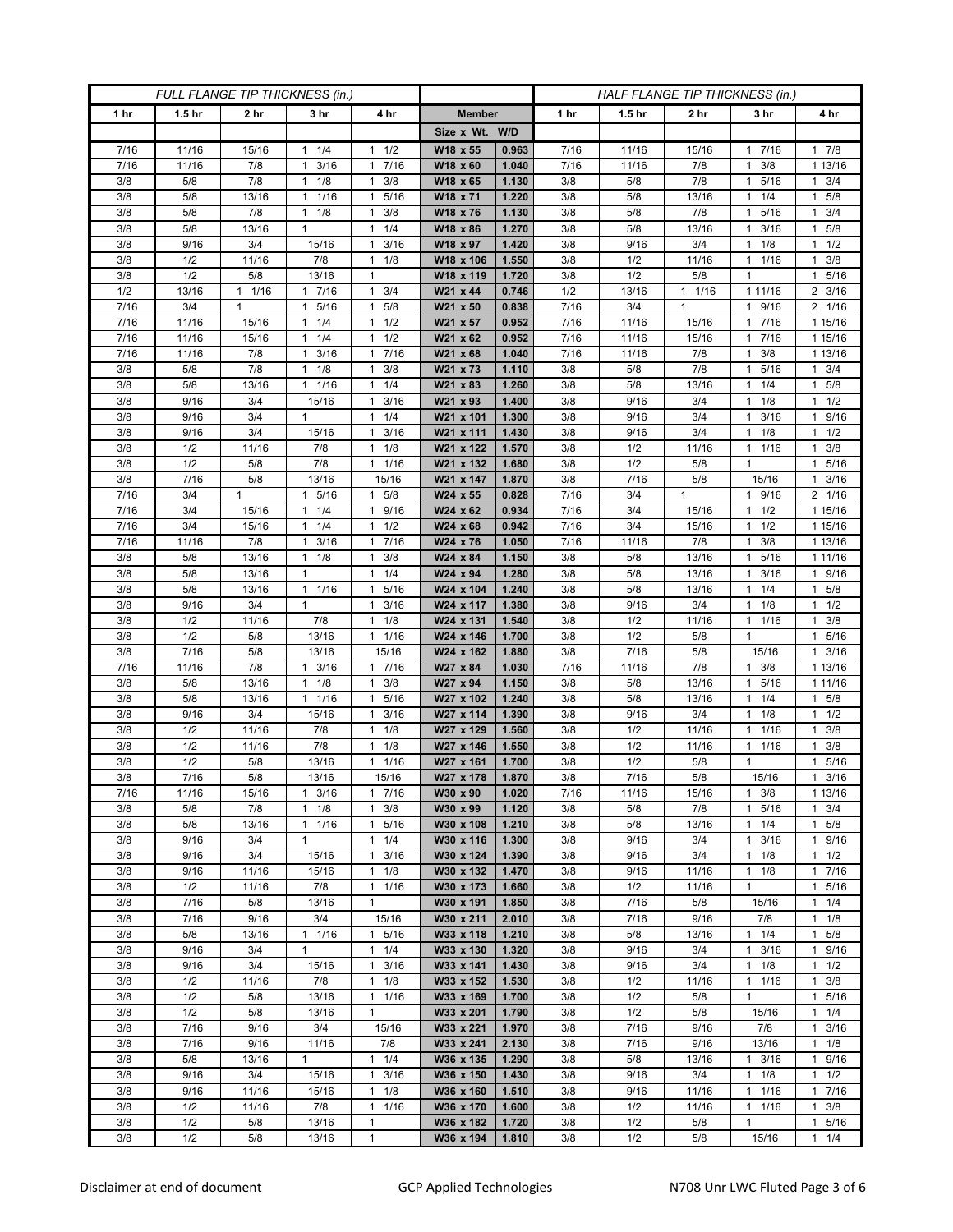| FULL FLANGE TIP THICKNESS (in.) |                      |                      |                      |                        | HALF FLANGE TIP THICKNESS (in.) |       |       |                      |                        |                     |                        |
|---------------------------------|----------------------|----------------------|----------------------|------------------------|---------------------------------|-------|-------|----------------------|------------------------|---------------------|------------------------|
| 1 hr                            | 1.5 <sub>hr</sub>    | 2 hr                 | 3 hr                 | 4 hr                   | <b>Member</b>                   |       | 1 hr  | 1.5 <sub>hr</sub>    | 2 hr                   | 3 hr                | 4 hr                   |
|                                 |                      |                      |                      |                        | Size x Wt. W/D                  |       |       |                      |                        |                     |                        |
| 3/8                             | 7/16                 | 9/16                 | 3/4                  | 15/16                  | W36 x 210                       | 1.960 | 3/8   | 7/16                 | 9/16                   | 7/8                 | $1 \t3/16$             |
| 3/8                             | 7/16                 | 9/16                 | 3/4                  | 15/16                  | W36 x 230                       | 1.950 | 3/8   | 7/16                 | 9/16                   | 7/8                 | 3/16<br>$\mathbf{1}$   |
| 3/8                             | 7/16                 | 9/16                 | 3/4                  | 7/8                    | W36 x 245                       | 2.080 | 3/8   | 7/16                 | 9/16                   | 7/8                 | $1 \t1/8$              |
| 3/8                             | 3/8                  | 1/2                  | 11/16                | 13/16                  | W36 x 256                       | 2.370 | 3/8   | 3/8                  | 1/2                    | 3/4                 | 1                      |
| 3/8                             | 7/16                 | 9/16                 | 11/16                | 7/8                    | W36 x 260                       | 2.180 | 3/8   | 7/16                 | 9/16                   | 13/16               | 11/16                  |
| 3/8                             | 3/8                  | 1/2                  | 11/16                | 13/16                  | W36 x 280                       | 2.350 | 3/8   | 3/8                  | 1/2                    | 13/16               | 1                      |
| 3/8                             | 3/8                  | 1/2                  | 5/8                  | 3/4                    | W36 x 300                       | 2.500 | 3/8   | 3/8                  | 1/2                    | 3/4                 | 1                      |
| 11/16                           | 1/8<br>$\mathbf{1}$  | 1/2<br>1             | 1 15/16              | 2 7/16                 | Other                           | 0.370 | 11/16 | 1/8<br>$\mathbf{1}$  | $\mathbf{1}$<br>1/2    | 2 5/16              | $3 \t1/16$             |
| 11/16                           | 1/8<br>1             | 1/2<br>1             | 1 15/16              | 3/8<br>2               | Other                           | 0.380 | 11/16 | 1/8<br>$\mathbf{1}$  | 1/2<br>$\mathbf{1}$    | 2 5/16              | 3                      |
| 11/16                           | 1/8<br>$\mathbf{1}$  | 7/16<br>$\mathbf{1}$ | 1 15/16              | $2 \frac{3}{8}$        | Other                           | 0.390 | 11/16 | 1/8<br>$\mathbf{1}$  | 7/16<br>$\mathbf{1}$   | $2 \t1/4$           | 3                      |
| 5/8                             | 1/8<br>$\mathbf{1}$  | 7/16<br>$\mathbf{1}$ | $1 \t7/8$            | 5/16<br>2              | Other                           | 0.400 | 5/8   | $1 \t1/8$            | 7/16<br>$\mathbf{1}$   | $2 \t1/4$           | 2 15/16                |
| 5/8                             | 1/16<br>$\mathbf{1}$ | 7/16<br>$\mathbf{1}$ | $1 \t7/8$            | 5/16<br>2              | Other                           | 0.410 | 5/8   | 1/16<br>1            | 7/16<br>$\mathbf{1}$   | $2 \t1/4$           | 2 15/16                |
| 5/8                             | 1/16<br>$\mathbf{1}$ | 7/16<br>$\mathbf{1}$ | $1 \t7/8$            | 5/16<br>2              | Other                           | 0.420 | 5/8   | 1/16<br>$\mathbf{1}$ | 7/16<br>$\mathbf{1}$   | $2 \frac{3}{16}$    | 2 7/8                  |
| 5/8                             | 1/16<br>$\mathbf{1}$ | 7/16<br>$\mathbf{1}$ | 1 13/16              | 1/4<br>$\overline{2}$  | Other                           | 0.430 | 5/8   | 1/16<br>$\mathbf{1}$ | 7/16<br>$\mathbf{1}$   | 3/16<br>2           | $2 \t 7/8$             |
| 5/8                             | 1/16<br>$\mathbf{1}$ | 3/8<br>$\mathbf{1}$  | 1 13/16              | 1/4<br>2               | Other                           | 0.440 | 5/8   | $1 \t1/16$           | 3/8<br>$\mathbf{1}$    | $2 \frac{3}{16}$    | $2 \t7/8$              |
| 5/8                             | 1/16<br>$\mathbf{1}$ | $1 \t3/8$            | 1 13/16              | $2 \t1/4$              | Other                           | 0.450 | 5/8   | 1/16<br>$\mathbf{1}$ | 3/8<br>$\mathbf{1}$    | $2 \t1/8$           | 2 13/16                |
| 5/8                             | 1/16<br>$\mathbf{1}$ | 3/8<br>1             | 1 13/16              | 3/16<br>2              | Other                           | 0.460 | 5/8   | 1/16<br>$\mathbf{1}$ | 3/8<br>$\mathbf{1}$    | 2<br>1/8            | 2 13/16                |
| 5/8                             | $\mathbf{1}$         | 3/8<br>$\mathbf{1}$  | $1 \t3/4$            | 3/16<br>$\overline{2}$ | Other                           | 0.470 | 5/8   | $\mathbf{1}$         | 3/8<br>$\mathbf{1}$    | $2 \t1/8$           | $2 \frac{3}{4}$        |
| 5/8                             | 1                    | $1 \t3/8$            | $1 \t3/4$            | 3/16<br>$\overline{2}$ | Other                           | 0.480 | 5/8   | 1                    | 3/8<br>1               | 2 1/16              | $2 \frac{3}{4}$        |
| 5/8                             | 1                    | 5/16<br>1            | 3/4<br>1             | 2<br>1/8               | Other                           | 0.490 | 5/8   | $\mathbf{1}$         | 5/16<br>$\mathbf{1}$   | 2<br>1/16           | 2 11/16                |
| 5/8                             | $\mathbf{1}$         | 5/16<br>1            | 3/4<br>$\mathbf{1}$  | 1/8<br>2               | Other                           | 0.500 | 5/8   | $\mathbf{1}$         | 5/16<br>$\mathbf{1}$   | 1/16<br>2           | 2 11/16                |
| 9/16                            | 1                    | 5/16<br>$\mathbf{1}$ | 1 11/16              | $2 \t1/8$              | Other                           | 0.510 | 9/16  | $\mathbf{1}$         | 5/16<br>$\mathbf{1}$   | 2                   | 2 11/16                |
| 9/16                            | 1                    | 5/16<br>1            | 1 11/16              | 1/16<br>2              | Other                           | 0.520 | 9/16  | $\mathbf{1}$         | 5/16<br>$\mathbf{1}$   | 2                   | 2 5/8                  |
| 9/16                            | $\mathbf{1}$         | 5/16<br>1            | 1 11/16              | $\overline{2}$<br>1/16 | Other                           | 0.530 | 9/16  | $\mathbf{1}$         | 5/16<br>$\mathbf{1}$   | $\overline{2}$      | 2 5/8                  |
| 9/16                            | 15/16                | $1 \t1/4$            | 1 11/16              | 2 1/16                 | Other                           | 0.540 | 9/16  | 15/16                | 1/4<br>$\mathbf{1}$    | $\overline{2}$      | 2 5/8                  |
| 9/16                            | 15/16                | 1/4<br>$\mathbf{1}$  | 5/8<br>$\mathbf{1}$  | 2<br>1/16              | Other                           | 0.550 | 9/16  | 15/16                | 1/4<br>$\mathbf{1}$    | 1 15/16             | 2 9/16                 |
| 9/16                            | 15/16                | 1/4<br>$\mathbf{1}$  | 5/8<br>1             | $\overline{2}$         | Other                           | 0.560 | 9/16  | 15/16                | 1/4<br>$\mathbf{1}$    | 1 15/16             | 2 9/16                 |
| 9/16                            | 15/16                | 1/4<br>$\mathbf{1}$  | 5/8<br>1             | $\overline{2}$         | Other                           | 0.570 | 9/16  | 15/16                | 1/4<br>$\mathbf{1}$    | 1 15/16             | 2 9/16                 |
| 9/16                            | 15/16                | 1/4<br>$\mathbf{1}$  | 5/8<br>1             | $\overline{2}$         | Other                           | 0.580 | 9/16  | 15/16                | 1/4<br>$\mathbf{1}$    | 1 15/16             | $2 \frac{1}{2}$        |
| 9/16                            | 15/16                | 1/4<br>$\mathbf{1}$  | 5/8<br>1             | $\overline{2}$         | Other                           | 0.590 | 9/16  | 15/16                | 1/4<br>$\mathbf{1}$    | 17/8                | $2 \frac{1}{2}$        |
| 9/16                            | 15/16                | 3/16<br>1            | 9/16<br>1            | 1 15/16                | Other                           | 0.600 | 9/16  | 15/16                | 3/16<br>$\mathbf{1}$   | 7/8<br>1            | $2 \frac{1}{2}$        |
| 9/16                            | 15/16                | 3/16<br>1            | 9/16<br>1            | 1 15/16                | Other                           | 0.610 | 9/16  | 15/16                | 3/16<br>$\mathbf{1}$   | 7/8<br>1            | 2 7/16                 |
| 9/16                            | 7/8                  | 3/16<br>$\mathbf{1}$ | 9/16<br>1            | 1 15/16                | Other                           | 0.620 | 9/16  | 7/8                  | 3/16<br>$\mathbf{1}$   | 17/8                | 2 7/16                 |
| 9/16                            | 7/8                  | 3/16<br>1            | 9/16<br>$\mathbf{1}$ | 7/8<br>$\mathbf{1}$    | Other                           | 0.630 | 9/16  | 7/8                  | 3/16<br>$\mathbf{1}$   | 1 13/16             | 2 7/16                 |
| 9/16                            | 7/8                  | 3/16<br>1            | 9/16<br>1            | 7/8<br>1               | Other                           | 0.640 | 9/16  | 7/8                  | 3/16<br>$\mathbf{1}$   | 1 13/16             | $2 \frac{3}{8}$        |
| 1/2                             | 7/8                  | 3/16<br>$\mathbf{1}$ | 1/2<br>$\mathbf{1}$  | 7/8<br>$\mathbf{1}$    | Other                           | 0.650 | 1/2   | 7/8                  | 3/16<br>$\mathbf{1}$   | 1 13/16             | $2 \frac{3}{8}$        |
| 1/2                             | 7/8                  | 3/16<br>1            | $1 \t1/2$            | 7/8<br>$\mathbf{1}$    | Other                           | 0.660 | 1/2   | 7/8                  | 3/16<br>$\mathbf{1}$   | 1 13/16             | $2 \frac{3}{8}$        |
| 1/2                             | 7/8                  | 1/8<br>1             | 1/2<br>1             | 7/8<br>1               | Other                           | 0.670 | 1/2   | 7/8                  | 1/8<br>$\mathbf{1}$    | 3/4<br>1            | 2 5/16                 |
| 1/2                             | 7/8                  | 1/8<br>1             | 1/2<br>1             | 1 13/16                | Other                           | 0.680 | 1/2   | 7/8                  | 1/8<br>$\mathbf{1}$    | 3/4                 | $\overline{2}$<br>5/16 |
| 1/2                             | 7/8                  | 1/8<br>1             | 1/2<br>$\mathbf{1}$  | 1 13/16                | Other                           | 0.690 | 1/2   | 7/8                  | 1/8<br>$\mathbf{1}$    | 3/4<br>1            | 2 5/16                 |
| 1/2                             | 7/8                  | 1/8<br>$\mathbf{1}$  | 7/16<br>$\mathbf{1}$ | 1 13/16                | Other                           | 0.700 | 1/2   | 7/8                  | 1/8<br>$\mathbf{1}$    | 3/4<br>1            | 2 5/16                 |
| 1/2                             | 13/16                | $1 \t1/8$            | 17/16                | 1 13/16                | Other                           | 0.710 | 1/2   | 13/16                | 1/8<br>$\mathbf{1}$    | $1 \t3/4$           | $2 \t1/4$              |
| 1/2                             | 13/16                | 1/8<br>$\mathbf{1}$  | 17/16                | $1 \t3/4$              | Other                           | 0.720 | 1/2   | 13/16                | 1/8<br>$\mathbf{1}$    | 1 1 1 / 16          | $2 \t1/4$              |
| 1/2                             | 13/16                | $1 \t1/8$            | 17/16                | 3/4<br>$\mathbf{1}$    | Other                           | 0.730 | 1/2   | 13/16                | 1/8<br>$\mathbf{1}$    | 1 11/16             | $2 \t1/4$              |
| 1/2                             | 13/16                | 1/16<br>$\mathbf{1}$ | 7/16<br>$\mathbf{1}$ | 3/4<br>1               | Other                           | 0.740 | 1/2   | 13/16                | 1/16<br>$\mathbf{1}$   | 1 11/16             | $2 \frac{3}{16}$       |
| 1/2                             | 13/16                | 1/16<br>$\mathbf{1}$ | 17/16                | 3/4<br>$\mathbf{1}$    | Other                           | 0.750 | 1/2   | 13/16                | 1/16<br>$\mathbf{1}$   | 1 1 1/16            | $2 \frac{3}{16}$       |
| 1/2                             | 13/16                | $1 \t1/16$           | $1 \t3/8$            | $1 \t3/4$              | Other                           | 0.760 | 1/2   | 13/16                | 1/16<br>$\mathbf{1}$   | 1 1 1 / 16          | $2 \frac{3}{16}$       |
| 1/2                             | 13/16                | 11/16                | 3/8<br>$\mathbf{1}$  | 1 11/16                | Other                           | 0.770 | 1/2   | 13/16                | 1/16<br>$\mathbf{1}$   | $1 \t5/8$           | $2 \frac{3}{16}$       |
| 1/2                             | 13/16                | 1/16<br>$\mathbf{1}$ | $1 \t3/8$            | 1 11/16                | Other                           | 0.780 | 1/2   | 13/16                | $1/16$<br>$\mathbf{1}$ | 5/8<br>$\mathbf{1}$ | $2 \t1/8$              |
| 1/2                             | 13/16                | 11/16                | $1 \t3/8$            | 1 11/16                | Other                           | 0.790 | 1/2   | 13/16                | 1/16<br>$\mathbf{1}$   | $1 \t5/8$           | $2 \t1/8$              |
| 1/2                             | 13/16                | 11/16                | $1 \t3/8$            | 1 11/16                | Other                           | 0.800 | 1/2   | 13/16                | 1/16<br>1              | 5/8<br>$\mathbf{1}$ | $2 \t1/8$              |
| 1/2                             | 13/16                | 1/16<br>$\mathbf{1}$ | 3/8<br>$\mathbf{1}$  | 1 11/16                | Other                           | 0.810 | 1/2   | 13/16                | 1/16<br>1              | 5/8<br>$\mathbf{1}$ | $2 \t1/8$              |
| 7/16                            | 3/4                  | $\mathbf{1}$         | $\mathbf{1}$<br>5/16 | 5/8<br>$\mathbf{1}$    | Other                           | 0.820 | 7/16  | 3/4                  | $\mathbf{1}$           | 9/16<br>1           | 2 1/16                 |
| 7/16                            | 3/4                  | $\mathbf{1}$         | 1 5/16               | $\mathbf{1}$<br>5/8    | Other                           | 0.830 | 7/16  | 3/4                  | $\mathbf{1}$           | 9/16<br>1           | 2 1/16                 |
| 7/16                            | 3/4                  | $\mathbf{1}$         | 5/16<br>1            | 5/8<br>1               | Other                           | 0.840 | 7/16  | 3/4                  | $\mathbf{1}$           | 9/16<br>1           | 2 1/16                 |
| 7/16                            | 3/4                  | $\mathbf{1}$         | 1<br>5/16            | 5/8<br>1               | Other                           | 0.850 | 7/16  | 3/4                  | $\mathbf{1}$           | 9/16<br>1           | 2 1/16                 |
| 7/16                            | 3/4                  | 1                    | 5/16<br>1            | 5/8<br>1               | Other                           | 0.860 | 7/16  | 3/4                  | $\mathbf{1}$           | 9/16<br>1           | 2 1/16                 |
| 7/16                            | 3/4                  | $\mathbf{1}$         | 5/16<br>$\mathbf{1}$ | $\mathbf{1}$<br>5/8    | Other                           | 0.870 | 7/16  | 3/4                  | $\mathbf{1}$           | 1 9/16              | $\overline{2}$         |
| 7/16                            | 3/4                  | $\mathbf{1}$         | $\mathbf{1}$<br>5/16 | 9/16<br>$\mathbf{1}$   | Other                           | 0.880 | 7/16  | 3/4                  | $\mathbf{1}$           | 1/2<br>1            | $\overline{2}$         |
| 7/16                            | 3/4                  | $\mathbf{1}$         | 1/4<br>$\mathbf{1}$  | 9/16<br>$\mathbf{1}$   | Other                           | 0.890 | 7/16  | 3/4                  | $\mathbf{1}$           | 1/2<br>$\mathbf{1}$ | $\overline{2}$         |
| 7/16                            | 3/4                  | $\mathbf{1}$         | $1 \t1/4$            | 9/16<br>$\mathbf{1}$   | Other                           | 0.900 | 7/16  | 3/4                  | $\mathbf{1}$           | 1/2<br>$\mathbf{1}$ | $\overline{2}$         |
| 7/16                            | 3/4                  | $\mathbf{1}$         | 1/4<br>$\mathbf{1}$  | 9/16<br>$\mathbf{1}$   | Other                           | 0.910 | 7/16  | 3/4                  | $\mathbf{1}$           | 1/2<br>1            | $\overline{2}$         |
| $7/16$                          | 3/4                  | 15/16                | 1/4<br>$\mathbf{1}$  | 9/16<br>1              | Other                           | 0.920 | 7/16  | 3/4                  | 15/16                  | 1/2<br>1            | 1 15/16                |
| 7/16                            | 3/4                  | 15/16                | $\mathbf{1}$<br>1/4  | 9/16<br>$\mathbf{1}$   | Other                           | 0.930 | 7/16  | 3/4                  | 15/16                  | 1/2<br>$\mathbf{1}$ | 1 15/16                |
|                                 |                      |                      |                      |                        |                                 |       |       |                      |                        |                     |                        |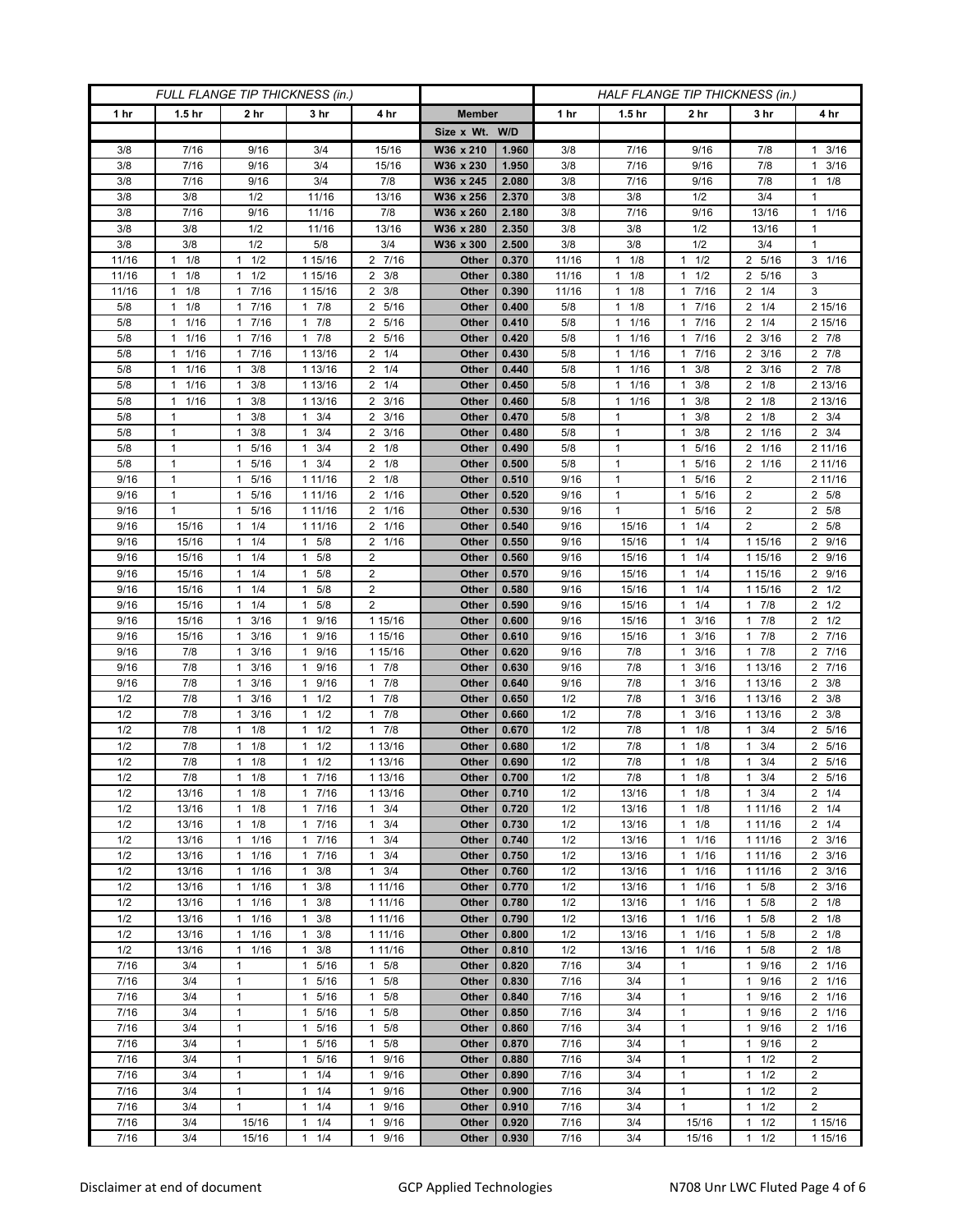| FULL FLANGE TIP THICKNESS (in.) |                   |                 |                                |                                              | HALF FLANGE TIP THICKNESS (in.) |                |              |                   |                 |                            |                        |
|---------------------------------|-------------------|-----------------|--------------------------------|----------------------------------------------|---------------------------------|----------------|--------------|-------------------|-----------------|----------------------------|------------------------|
| 1 hr                            | 1.5 <sub>hr</sub> | 2 <sub>hr</sub> | 3 <sub>hr</sub>                | 4 hr                                         | <b>Member</b>                   |                | 1 hr         | 1.5 <sub>hr</sub> | 2 <sub>hr</sub> | 3 hr                       | 4 hr                   |
|                                 |                   |                 |                                |                                              | Size x Wt. W/D                  |                |              |                   |                 |                            |                        |
| 7/16                            | 3/4               | 15/16           | 1/4<br>1                       | 1/2<br>$\mathbf{1}$                          | Other                           | 0.940          | 7/16         | 3/4               | 15/16           | 1/2<br>1                   | 1 15/16                |
| 7/16                            | 11/16             | 15/16           | 1/4<br>$\mathbf{1}$            | 1/2<br>$\mathbf{1}$                          | Other                           | 0.950          | 7/16         | 11/16             | 15/16           | 7/16<br>1                  | 1 15/16                |
| 7/16                            | 11/16             | 15/16           | $1 \t1/4$                      | 1/2<br>1                                     | Other                           | 0.960          | 7/16         | 11/16             | 15/16           | 1 7/16                     | 1 15/16                |
| 7/16                            | 11/16             | 15/16           | 3/16<br>-1                     | 1/2<br>$\mathbf{1}$                          | Other                           | 0.970          | 7/16         | 11/16             | 15/16           | 7/16<br>1                  | 17/8                   |
| 7/16                            | 11/16             | 15/16           | 3/16<br>$\mathbf{1}$           | $\mathbf{1}$<br>1/2                          | Other                           | 0.980          | 7/16         | 11/16             | 15/16           | 7/16<br>1                  | 17/8                   |
| 7/16                            | 11/16             | 15/16           | $\mathbf{1}$<br>3/16           | 1/2<br>$\mathbf{1}$                          | Other                           | 0.990          | 7/16         | 11/16             | 15/16           | 7/16<br>1.                 | 17/8                   |
| 7/16                            | 11/16             | 15/16           | 3/16<br>1                      | 1/2<br>$\mathbf{1}$                          | Other                           | 1.000          | 7/16         | 11/16             | 15/16           | 7/16<br>1                  | $1 \t7/8$              |
| 7/16                            | 11/16             | 15/16           | 3/16<br>1                      | 7/16<br>1                                    | Other                           | 1.010          | 7/16         | 11/16             | 15/16           | 7/16<br>1                  | 17/8                   |
| 7/16                            | 11/16             | 15/16           | 3/16<br>1                      | 7/16<br>$\mathbf{1}$                         | Other                           | 1.020          | 7/16         | 11/16             | 15/16           | 3/8                        | 1 13/16                |
| 7/16                            | 11/16             | 7/8             | 3/16<br>1                      | 7/16<br>$\mathbf{1}$                         | Other                           | 1.030          | 7/16         | 11/16             | 7/8             | 3/8<br>1                   | 1 13/16                |
| 7/16<br>7/16                    | 11/16<br>11/16    | 7/8<br>7/8      | 3/16<br>-1<br>3/16<br>1        | 7/16<br>$\mathbf{1}$<br>7/16<br>1            | Other<br>Other                  | 1.040<br>1.050 | 7/16<br>7/16 | 11/16<br>11/16    | 7/8<br>7/8      | 3/8<br>1<br>3/8            | 1 13/16<br>1 13/16     |
| 3/8                             | 11/16             | 7/8             | 1/8<br>$\mathbf{1}$            | 7/16<br>1                                    | Other                           | 1.060          | 3/8          | 11/16             | 7/8             | 3/8<br>1                   | 1 13/16                |
| 3/8                             | 11/16             | 7/8             | 1/8<br>$\mathbf{1}$            | 7/16<br>1                                    | Other                           | 1.070          | 3/8          | 11/16             | 7/8             | 3/8<br>1                   | 1 13/16                |
| 3/8                             | 11/16             | 7/8             | 1/8<br>1                       | 3/8<br>$\mathbf{1}$                          | Other                           | 1.080          | 3/8          | 11/16             | 7/8             | 3/8                        | $1 \t3/4$              |
| 3/8                             | 11/16             | 7/8             | 1/8<br>1                       | 3/8<br>$\mathbf{1}$                          | Other                           | 1.090          | 3/8          | 11/16             | 7/8             | 5/16<br>1                  | $1 \t3/4$              |
| 3/8                             | 11/16             | 7/8             | 1/8<br>$\mathbf{1}$            | 3/8<br>1                                     | Other                           | 1.100          | 3/8          | 11/16             | 7/8             | 5/16<br>1                  | $1 \t3/4$              |
| 3/8                             | 5/8               | 7/8             | $1 \t1/8$                      | 3/8<br>1                                     | Other                           | 1.110          | 3/8          | 5/8               | 7/8             | 5/16<br>$\mathbf{1}$       | $1 \t3/4$              |
| 3/8                             | 5/8               | 7/8             | 1/8<br>$\mathbf{1}$            | 3/8<br>1                                     | Other                           | 1.120          | 3/8          | 5/8               | 7/8             | 5/16<br>1                  | $1 \t3/4$              |
| 3/8                             | 5/8               | 7/8             | 1/8<br>1                       | 3/8<br>1                                     | Other                           | 1.130          | 3/8          | 5/8               | 7/8             | 5/16<br>1                  | 3/4<br>$\mathbf{1}$    |
| 3/8                             | 5/8               | 7/8             | $1 \t1/8$                      | 3/8<br>$\mathbf{1}$                          | Other                           | 1.140          | 3/8          | 5/8               | 7/8             | 5/16<br>1                  | 1 11/16                |
| 3/8                             | 5/8               | 13/16           | $1 \t1/8$                      | 3/8<br>1                                     | Other                           | 1.150          | 3/8          | 5/8               | 13/16           | 5/16<br>1                  | 1 11/16                |
| 3/8                             | 5/8               | 13/16           | 1/16<br>1                      | 5/16<br>1                                    | Other                           | 1.160          | 3/8          | 5/8               | 13/16           | 5/16                       | 1 11/16                |
| 3/8                             | 5/8               | 13/16           | 1/16<br>$\mathbf{1}$           | 5/16<br>1                                    | Other                           | 1.170          | 3/8          | 5/8               | 13/16           | 5/16<br>1                  | 1 11/16                |
| 3/8                             | 5/8               | 13/16           | 1 1/16                         | 5/16<br>1                                    | Other                           | 1.180          | 3/8          | 5/8               | 13/16           | $1 \t1/4$                  | 1 11/16                |
| 3/8                             | 5/8               | 13/16           | 1/16<br>1                      | 5/16<br>1                                    | Other                           | 1.190          | 3/8          | 5/8               | 13/16           | 1/4<br>1                   | 1 11/16                |
| 3/8                             | 5/8               | 13/16           | 1/16<br>$\mathbf{1}$           | 5/16<br>$\mathbf{1}$                         | Other                           | 1.200          | 3/8          | 5/8               | 13/16           | 1/4<br>1                   | 1 11/16                |
| 3/8                             | 5/8               | 13/16           | 1 1/16                         | 5/16<br>1                                    | Other                           | 1.210          | 3/8          | 5/8               | 13/16           | $1 \t1/4$                  | 1 5/8                  |
| 3/8                             | 5/8               | 13/16           | 1/16<br>-1                     | 5/16<br>1                                    | Other                           | 1.220          | 3/8          | 5/8               | 13/16           | 1/4<br>1                   | 5/8<br>1               |
| 3/8                             | 5/8               | 13/16           | 1/16<br>1                      | 5/16<br>$\mathbf{1}$                         | Other                           | 1.230          | 3/8          | 5/8               | 13/16           | 1/4<br>1                   | 1 5/8                  |
| 3/8<br>3/8                      | 5/8<br>5/8        | 13/16<br>13/16  | 1 1/16<br>1/16<br>$\mathbf{1}$ | 5/16<br>$\mathbf{1}$<br>1/4<br>$\mathbf{1}$  | Other<br>Other                  | 1.240<br>1.250 | 3/8<br>3/8   | 5/8<br>5/8        | 13/16<br>13/16  | 1/4<br>1.<br>1/4<br>1      | $1 \t5/8$<br>$1 \t5/8$ |
| 3/8                             | 5/8               | 13/16           | 1/16<br>1                      | 1/4<br>$\mathbf{1}$                          | Other                           | 1.260          | 3/8          | 5/8               | 13/16           | 1/4<br>1                   | $1 \t5/8$              |
| 3/8                             | 5/8               | 13/16           | 1                              | 1/4<br>$\mathbf{1}$                          | Other                           | 1.270          | 3/8          | 5/8               | 13/16           | 3/16                       | 5/8<br>$\mathbf{1}$    |
| 3/8                             | 5/8               | 13/16           | $\mathbf{1}$                   | 1/4<br>$\mathbf{1}$                          | Other                           | 1.280          | 3/8          | 5/8               | 13/16           | 3/16<br>1                  | 9/16<br>$\mathbf{1}$   |
| 3/8                             | 5/8               | 13/16           | $\mathbf{1}$                   | 1/4<br>1                                     | Other                           | 1.290          | 3/8          | 5/8               | 13/16           | 3/16<br>1                  | 1 9/16                 |
| 3/8                             | 9/16              | 3/4             | 1                              | $\mathbf{1}$<br>1/4                          | Other                           | 1.300          | 3/8          | 9/16              | 3/4             | 3/16                       | 9/16<br>$\mathbf{1}$   |
| 3/8                             | 9/16              | 3/4             | $\mathbf{1}$                   | 1/4<br>$\mathbf{1}$                          | Other                           | 1.310          | 3/8          | 9/16              | 3/4             | 3/16<br>1                  | 9/16<br>1              |
| 3/8                             | 9/16              | 3/4             | $\mathbf{1}$                   | 1/4<br>$\mathbf{1}$                          | Other                           | 1.320          | 3/8          | 9/16              | 3/4             | 3/16<br>1                  | 9/16<br>$\mathbf{1}$   |
| 3/8                             | 9/16              | 3/4             | 1                              | 1/4<br>$\mathbf{1}$                          | Other                           | 1.330          | 3/8          | 9/16              | 3/4             | 3/16                       | 9/16<br>$\mathbf{1}$   |
| 3/8                             | 9/16              | 3/4             | $\mathbf{1}$                   | 1/4<br>$\mathbf{1}$                          | Other                           | 1.340          | 3/8          | 9/16              | 3/4             | 3/16<br>$\mathbf{1}$       | 9/16<br>$\mathbf{1}$   |
| 3/8                             | 9/16              | 3/4             | $\mathbf{1}$                   | 3/16<br>$\mathbf{1}$                         | Other                           | 1.350          | 3/8          | 9/16              | 3/4             | 3/16<br>$\mathbf{1}$       | 1 9/16                 |
| 3/8                             | 9/16              | 3/4             | $\mathbf{1}$                   | $\mathbf{1}$<br>3/16                         | Other                           | 1.360          | 3/8          | 9/16              | 3/4             | 3/16<br>1                  | $1 \t1/2$              |
| 3/8                             | 9/16              | 3/4             | $\mathbf{1}$                   | 3/16<br>1                                    | Other                           | 1.370          | 3/8          | 9/16              | 3/4             | 3/16<br>1                  | $1 \t1/2$              |
| 3/8                             | 9/16              | 3/4             | $\mathbf{1}$                   | 3/16<br>$\mathbf{1}$                         | Other                           | 1.380          | 3/8          | 9/16              | 3/4             | 1/8<br>1                   | $1 \t1/2$              |
| 3/8                             | 9/16              | 3/4             | 15/16                          | 3/16<br>$\mathbf{1}$                         | Other                           | 1.390          | 3/8          | 9/16              | 3/4             | 1/8<br>1                   | $1 \t1/2$              |
| 3/8                             | 9/16              | 3/4             | 15/16                          | 3/16<br>1                                    | Other                           | 1.400          | 3/8          | 9/16              | 3/4             | $1 \t1/8$                  | $1 \t1/2$              |
| 3/8<br>3/8                      | 9/16<br>9/16      | 3/4<br>3/4      | 15/16<br>15/16                 | 3/16<br>$\mathbf{1}$<br>3/16<br>$\mathbf{1}$ | Other<br>Other                  | 1.410<br>1.420 | 3/8<br>3/8   | 9/16<br>9/16      | 3/4<br>3/4      | 1/8<br>1/8<br>$\mathbf{1}$ | $1 \t1/2$<br>$1 \t1/2$ |
| 3/8                             | 9/16              | 3/4             | 15/16                          | 3/16<br>$\mathbf{1}$                         | Other                           | 1.430          | 3/8          | 9/16              | 3/4             | $1 \t1/8$                  | $1 \t1/2$              |
| 3/8                             | 9/16              | 3/4             | 15/16                          | 3/16<br>$\mathbf{1}$                         | Other                           | 1.440          | 3/8          | 9/16              | 3/4             | 1/8<br>1                   | 17/16                  |
| 3/8                             | 9/16              | 3/4             | 15/16                          | 1/8<br>$\mathbf{1}$                          | Other                           | 1.450          | 3/8          | 9/16              | 3/4             | 1/8<br>$\mathbf{1}$        | 17/16                  |
| 3/8                             | 9/16              | 3/4             | 15/16                          | 1/8<br>$\mathbf{1}$                          | Other                           | 1.460          | 3/8          | 9/16              | 3/4             | 1/8<br>1.                  | 17/16                  |
| 3/8                             | 9/16              | 11/16           | 15/16                          | 1/8<br>$\mathbf{1}$                          | Other                           | 1.470          | 3/8          | 9/16              | 11/16           | 1/8<br>1                   | 17/16                  |
| 3/8                             | 9/16              | 11/16           | 15/16                          | 1/8<br>$\mathbf{1}$                          | Other                           | 1.480          | 3/8          | 9/16              | 11/16           | 1/8<br>1                   | 17/16                  |
| 3/8                             | 9/16              | 11/16           | 15/16                          | 1/8<br>$\mathbf{1}$                          | Other                           | 1.490          | 3/8          | 9/16              | 11/16           | 11/16                      | 17/16                  |
| 3/8                             | 9/16              | 11/16           | 15/16                          | 1/8<br>1                                     | Other                           | 1.500          | 3/8          | 9/16              | 11/16           | 1/16<br>$\mathbf{1}$       | 17/16                  |
| 3/8                             | 9/16              | 11/16           | 15/16                          | 1/8<br>1                                     | Other                           | 1.510          | 3/8          | 9/16              | 11/16           | 1/16<br>1                  | 17/16                  |
| 3/8                             | 9/16              | 11/16           | 15/16                          | 1/8<br>$\mathbf{1}$                          | Other                           | 1.520          | 3/8          | 9/16              | 11/16           | 11/16                      | 17/16                  |
| 3/8                             | 1/2               | 11/16           | 7/8                            | 1/8<br>$\mathbf{1}$                          | Other                           | 1.530          | 3/8          | 1/2               | 11/16           | 1/16<br>1                  | $1 \t3/8$              |
| 3/8                             | 1/2               | 11/16           | 7/8                            | 1/8<br>$\mathbf{1}$                          | Other                           | 1.540          | 3/8          | 1/2               | 11/16           | 1/16<br>$\mathbf{1}$       | $1 \t3/8$              |
| 3/8                             | 1/2               | 11/16           | 7/8                            | 1<br>1/8                                     | Other                           | 1.550          | 3/8          | 1/2               | 11/16           | 1/16<br>1                  | 3/8<br>$\mathbf{1}$    |
| 3/8                             | 1/2               | 11/16           | 7/8                            | 1/8<br>1                                     | Other                           | 1.560          | 3/8          | 1/2               | 11/16           | 1/16<br>1                  | 3/8<br>$\mathbf{1}$    |
| 3/8                             | 1/2               | 11/16           | 7/8                            | 1/8<br>$\mathbf{1}$                          | Other                           | 1.570          | 3/8          | 1/2               | 11/16           | $\mathbf{1}$<br>1/16       | $1 \t3/8$              |